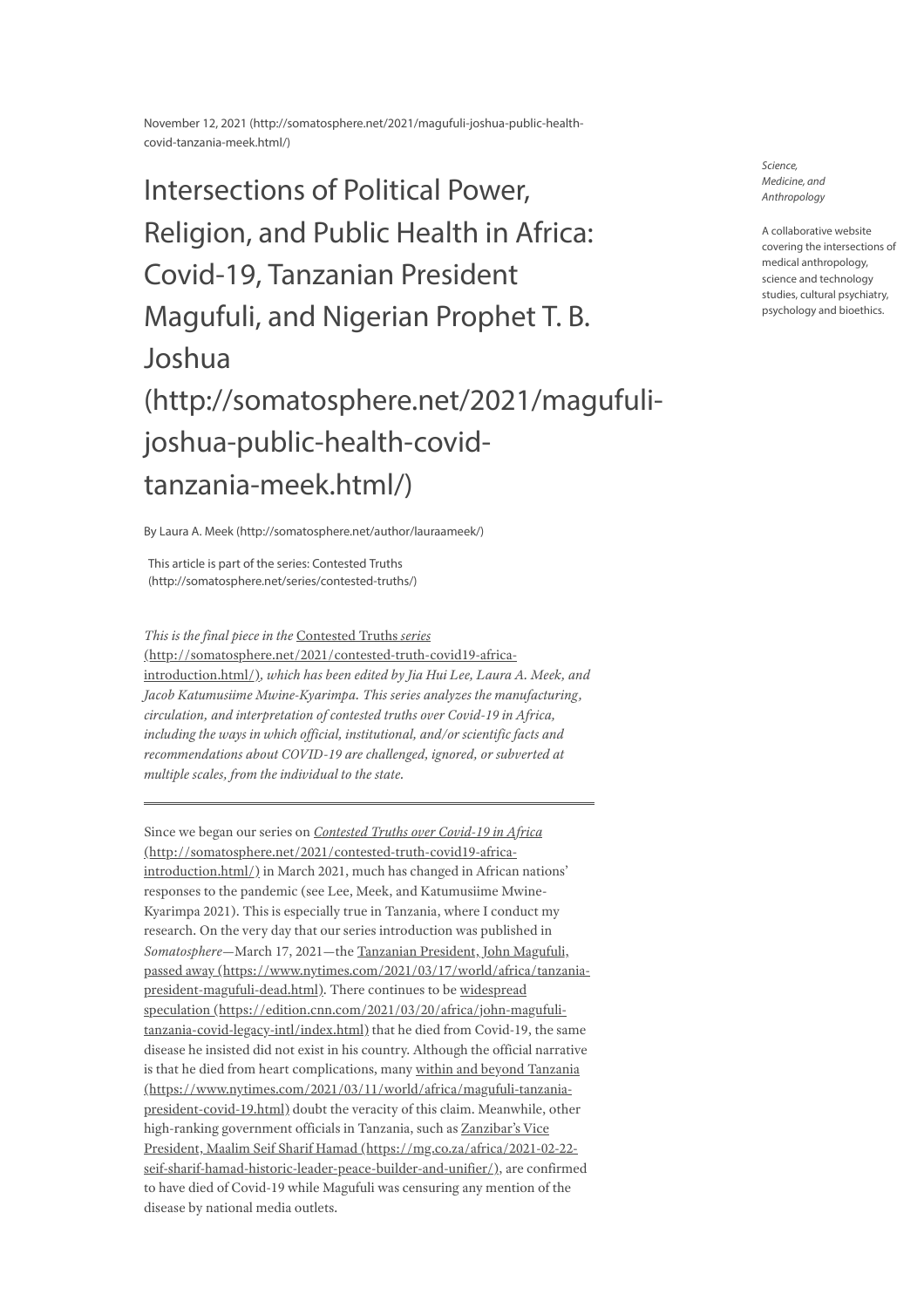Less than three months after President Magufuli's death, another prominent African figure passed away. The Nigerian Prophet, T. B. Joshua [\(https://emmanuel.tv/about/about-tb-joshua/\),](https://emmanuel.tv/about/about-tb-joshua/) who was arguably the continent's most influential charismatic Christian pastor and televangelist, died suddenly on June 5, 2021 [\(https://www.bbc.com/news/world-africa-](https://www.bbc.com/news/world-africa-57727365)57727365). Both of these men were critical in shaping their followers' responses to the Covid-19 pandemic, gaining notoriety and admiration in equal parts. In this piece, I reconsider their widespread influence for what it reveals about the intersections of political power, religion, and public health in contemporary Africa. First, I describe President Magufuli's (in)actions with regard to Covid-19 in Tanzania, the (racialized) international censure it prompted, and how the President's response was read by many Tanzanians as defiance against the coloniality of global health (see also Richardson 2020). I next explore how Magufuli was influenced in his stance by Prophet T. B. Joshua, a Pentecostal preacher whose church he had visited in Nigeria and whom he invited to Tanzania in 2015 to negotiate a peaceful presidential transition. I then recount how T. B. Joshua claimed to have prophesized the Covid-19 pandemic and to be able to cure Covid-19 patients around the world through the (televised) power of the Holy Spirit. Finally, I conclude by arguing that the populism of both these leaders stemmed, in part, from their ability to move Africa out of the "shadows" of global power (Ferguson 2006) and into the center of Pan-African and Pentecostal world-making.

### *Secularizing Sensibilities against Covid-19 Denialism*

In response to Covid-19, former Tanzanian President John Magufuli—elected in 2015 and re-elected in the midst of the pandemic in October 2020— made the controversial decision not to impose widespread lockdown, or even encourage mask wearing or social distancing. Instead, in April 2020, he called for citizens to engage in three days of national prayer to defeat Covid-19 [\(https://www.voanews.com/a/covid-19-pandemic\\_tanzanian-president](https://www.voanews.com/a/covid-19-pandemic_tanzanian-president-declares-3-days-national-prayer-help-defeat-coronavirus/6187740.html)declares-3-days-national-prayer-help-defeat-coronavirus/6187740.html). Then, in May 2020, Tanzanian authorities stopped regularly releasing figures regarding rates of Covid-19 infection in the country; what minimal figures they did provide appeared highly suspect [\(https://www.bbc.com/news/world-africa-52723594\)](https://www.bbc.com/news/world-africa-52723594). This situation prompted the United States embassy in Tanzania to issue an alert [\(https://tz.usembassy.gov/health-alert-u-s-embassy-dar-es-salaam-may-13-](https://tz.usembassy.gov/health-alert-u-s-embassy-dar-es-salaam-may-13-2020/) 2020/)—in explicit contradiction of the Tanzanian government's position—

warning that hospitals in Dar es Salaam were "overwhelmed," that the risk of contracting Covid-19 was "extremely high," and that "all evidence points to exponential growth of the epidemic in Dar and other locations in Tanzania." This alert remained on the Embassy's website for many months despite Magufuli's declaration that Covid-19 had been "eliminated thanks to God [\(https://www.bbc.com/news/world-africa-52966016\)."](https://www.bbc.com/news/world-africa-52966016)

While President Magufuli was praised by some Tanzanians for his handling of the pandemic, the international response was less favorable. Western media in particular excoriated the president for his promotion of Christian and Islamic faith as more efficacious than laboratory testing or biomedical treatment for Covid-19. In April 2020, the president was described by the Canadian national newspaper *The Globe and Mail* as one of the "

[\(https://www.theglobeandmail.com/world/article-the-notorious-nine](https://www.theglobeandmail.com/world/article-the-notorious-nine-these-world-leaders-responded-to-the-coronavirus/)these-world-leaders-responded-to-the-coronavirus/)notorious nine" worst leaders [\(https://www.theglobeandmail.com/world/article-the-notorious](https://www.theglobeandmail.com/world/article-the-notorious-nine-these-world-leaders-responded-to-the-coronavirus/)nine-these-world-leaders-responded-to-the-coronavirus/) in the world for his pandemic response. The same month, the *Wall Street Journal* reported that Tanzania was the only country in the world to "actively recommend its citizens attend religious services as a method to combat the virus [\(https://www.wsj.com/articles/tanzanias-leader-urges-people-to-worship](https://www.wsj.com/articles/tanzanias-leader-urges-people-to-worship-in-throngs-against-coronavirus-11586347200)in-throngs-against-coronavirus-11586347200)." A Roman Catholic with Pentecostal and Charismatic ties, Magufuli was reported to have told a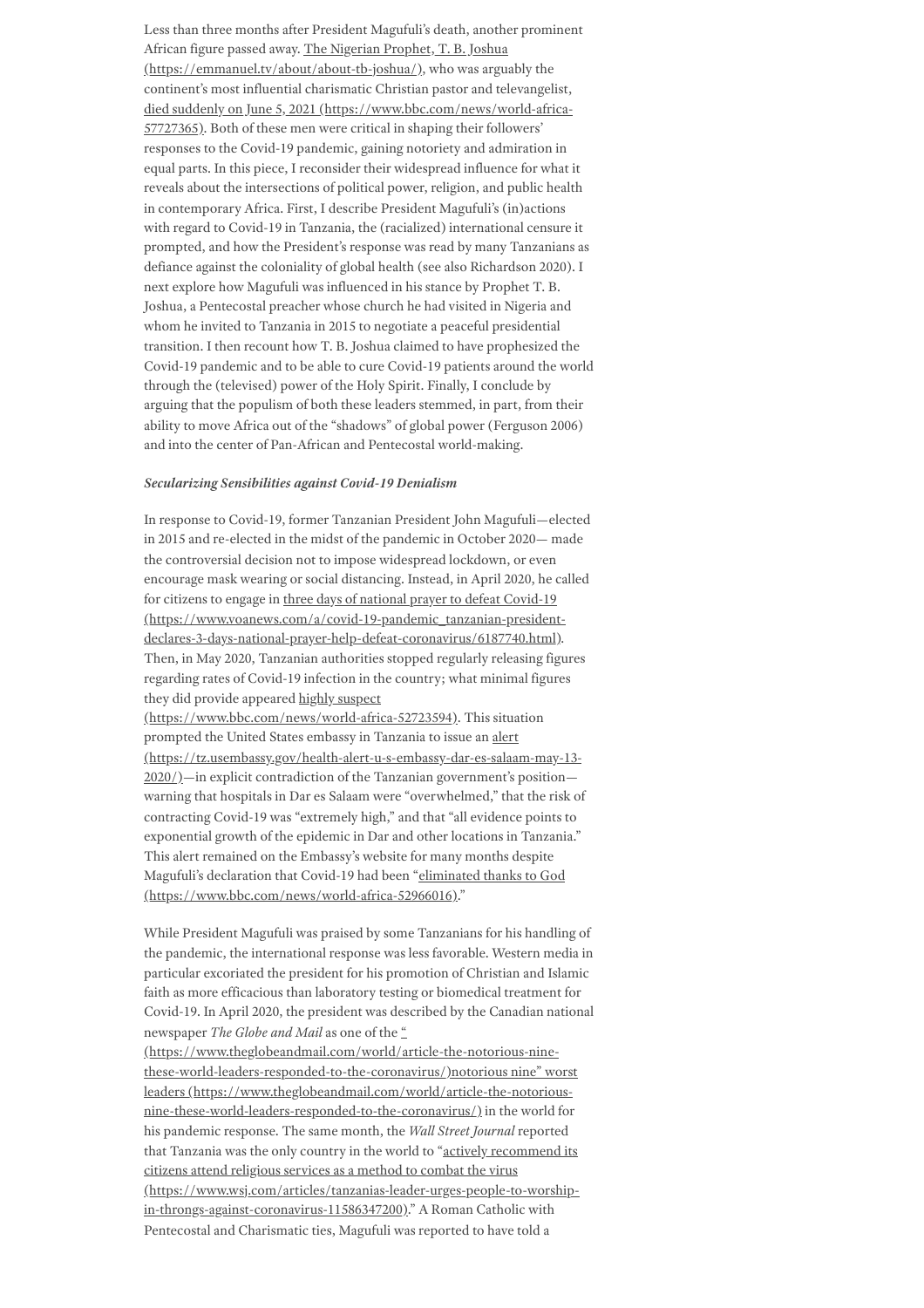congregation in Dodoma that "You haven't seen me fearing to take communion, because corona[virus] is satanic and can't survive in Jesus' body [\(https://allafrica.com/stories/202005060969.html\).](https://allafrica.com/stories/202005060969.html) It will be destroyed."

However, international criticism of Magufuli's pandemic response extended beyond the president himself. International news stories reporting high rates of church attendance in the country often employed not-so-subtle colonial and racist overtones in describing Tanzanians—evident, for instance, in the use of terms like "throngs (https://www.wsj.com/articles/tanzanias-leader[urges-people-to-worship-in-throngs-against-coronavirus-11586347200\)"](https://www.wsj.com/articles/tanzanias-leader-urges-people-to-worship-in-throngs-against-coronavirus-11586347200) and "hordes [\(https://www.vice.com/en/article/n7bzew/how-an-african-island](https://www.vice.com/en/article/n7bzew/how-an-african-island-became-the-worlds-covid-conspiracy-capital)became-the-worlds-covid-conspiracy-capital)." Such portrayals invoke an uncivilized, nonmodern mass driven by irrational beliefs not (yet) properly eradicated by the supposed gifts of European Enlightenment and reason (see Chakrabarty 2008, Keane 2007). For example, a passage in a *Wall Street Journal* article asserted that: "Historians say the arguments advanced by Mr. Magufuli and some pastors in the U.S. and elsewhere that faith should be mobilized to defeat the virus shows the endurance of ideas that can be traced back to medieval Europe (https://www.wsj.com/articles/tanzanias-leader[urges-people-to-worship-in-throngs-against-coronavirus-11586347200\)."](https://www.wsj.com/articles/tanzanias-leader-urges-people-to-worship-in-throngs-against-coronavirus-11586347200) Even among anthropologists and scholars of religion in Africa, our own "secularizing sensibilities" (Engelke 2014: S300) risk reducing religious and spiritual responses to the ontological plane of metaphor [\(https://theconversation.com/pentecostals-and-the-spiritual-war-against](https://theconversation.com/pentecostals-and-the-spiritual-war-against-coronavirus-in-africa-137424)coronavirus-in-africa-137424), psychological coping strategy, or misguided belief [\(https://religioninpublic.com/2020/04/03/pentecostalism-public](https://religioninpublic.com/2020/04/03/pentecostalism-public-health-and-covid-19-in-nigeria/)health-and-covid-19-in-nigeria/)(see also Roberts 2016). It is against this denial of coevalness—the tendency of anthropologists to render subjects outside a shared temporal frame (Fabian 1983)—and its imperialist overtones that President Magufuli aimed his later critiques of Covid-19 laboratory tests.

#### *Authoritarian Anti-Imperialism*

President Magufuli was himself a scientist—with a PhD in chemistry—making his promotion of the "true healing of God" (*uponyaji wa kweli wa Mungu*) and his refusal to advocate for biomedical treatments for Covid-19 all the more surprising. Even more scandalously, Magufuli called the epistemological authority of science into question by testing the Covid-19 diagnostic test itself. He submitted several nonhuman samples to the National Health Laboratory for Covid-19 testing, labelling them with human names to disguise the experiment. The laboratory returned positive results for samples from a goat, a quail, and a pawpaw fruit

[\(https://allafrica.com/stories/202005060969.html\),](https://allafrica.com/stories/202005060969.html) seemingly proving the inefficacy of this diagnostic technology. On national television, Magufuli used this finding to insinuate that both laboratory staff and (opposition) politicians who were calling for Covid-19 lockdowns were secretly "on the payroll of imperialists (https://www.thecitizen.co.tz/news/Magufuli--Why-I-don-t[trust-Covid-19-test-results/1840340-5542250-jjn1iaz/index.html\)."](https://www.thecitizen.co.tz/news/Magufuli--Why-I-don-t-trust-Covid-19-test-results/1840340-5542250-jjn1iaz/index.html) These moves were consistent with Magufuli's political stance towards the Global North more generally: he refused to attend the UN General Assembly and he revived the independence-era term *beberu* (literally, "male goat") to refer to such groups as "Western imperialists (https://www.bbc.com/news/worldafrica-52983563?intlink from url=&link location=live-reporting-story)."

Additionally, in a move that harkened back to an earlier era of socialist nonalignment in Tanzania (see Langwick 2010), Magufuli made waves by announcing that he would import an artemisia herbal tonic from Madagascar, whose President Andry Rajoelina provoked international ire [\(https://www.bbc.com/news/world-africa-53756752\)](https://www.bbc.com/news/world-africa-53756752) by claiming that the tonic cures Covid-19 [\(https://time.com/5840148/coronavirus-cure-covid](https://time.com/5840148/coronavirus-cure-covid-organic-madagascar/)organic-madagascar/). The Presidents' promotion of vernacular African healing practices rekindled independence-era narratives of African selfsufficiency, reminding many Tanzanians of their first president [\(https://www.standardmedia.co.ke/politics/article/2001406767/magufuli-in-](https://www.standardmedia.co.ke/politics/article/2001406767/magufuli-in-the-footsteps-of-julius-nyerere-with-nationalist-agenda)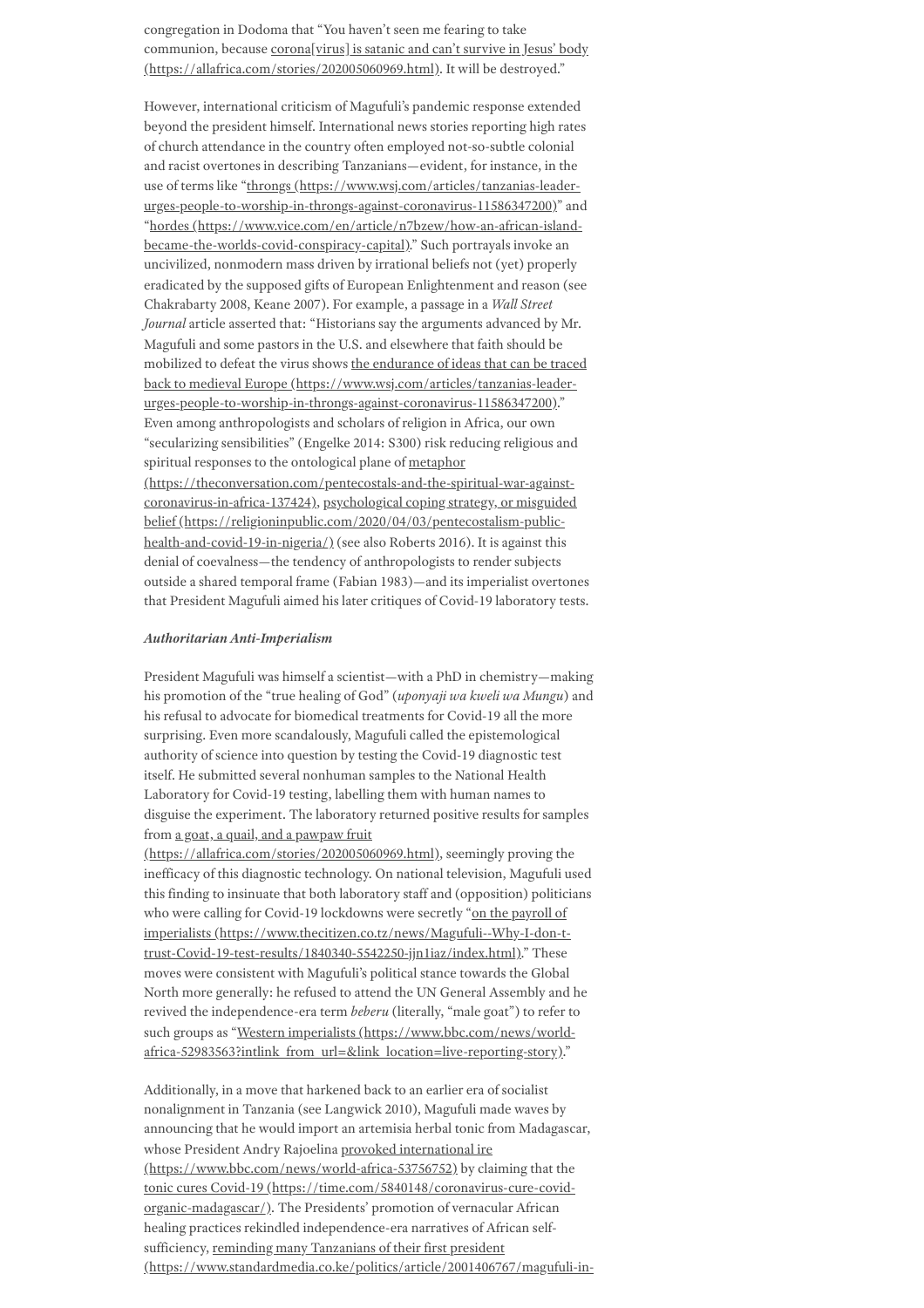[the-footsteps-of-julius-nyerere-with-nationalist-agenda\),](https://www.standardmedia.co.ke/politics/article/2001406767/magufuli-in-the-footsteps-of-julius-nyerere-with-nationalist-agenda) "Mwalimu" [Teacher] Julius Nyerere, who frequently ignored "advice" from Western nations, fighting against the imposition of structural adjustment policies until the very end of his presidency. As Madagascar's herbal therapy [\(https://www.africanews.com/2020/04/22/covid-organics-madagascar](https://www.africanews.com/2020/04/22/covid-organics-madagascar-launches-africa-s-first-cure-for-virus/)launches-africa-s-first-cure-for-virus/) was exported to the Comoros, Guinea-Bissau, Senegal, Tanzania

[\(https://www.aljazeera.com/news/2020/05/tanzania-madagascar-anti](https://www.aljazeera.com/news/2020/05/tanzania-madagascar-anti-coronavirus-drink-disputed-200508164354282.html)coronavirus-drink-disputed-200508164354282.html), and other nations, supporters saw this as a resurgence of Pan-African innovation. Mwalimu Nyerere was a frequent point of reference for Magufuli, who explained his refusal to issue lockdowns by saying that "Our founding father [Nyerere] was not someone to be directed to be told what to do

[\(https://www.bbc.com/news/world-africa-56293519\)…Those](https://www.bbc.com/news/world-africa-56293519) who devise these kinds of rules [lockdown] are used to making these directives that our founding father refused." Magufuli instead prioritized the need to keep the economy open, arguing that lockdowns, too, would cost lives.

Whether President Magufuli's actions were driven more by faith or politics, his anti-imperialist and pro-religious stance contributed to his widespread popularity [\(https://www.dw.com/en/opinion-tanzanias-magufuli-was-both](https://www.dw.com/en/opinion-tanzanias-magufuli-was-both-revered-and-reviled/a-56909357)revered-and-reviled/a-56909357) in Tanzania, despite the numerous authoritarian measures [\(https://www.hrw.org/news/2019/10/28/tanzania](https://www.hrw.org/news/2019/10/28/tanzania-climate-fear-censorship-repression-mounts)climate-fear-censorship-repression-mounts) he implemented while in office. During Magufuli's two presidencies, Tanzania's political climate underwent a drastic repressive shift, as he imposed media censorship, arrested activists, disqualified opposition party members from office [\(https://www.amnesty.org/en/documents/afr56/0301/2019/en/\),](https://www.amnesty.org/en/documents/afr56/0301/2019/en/) imprisoned LGBT individuals [\(https://time.com/5456826/tanzania-anti-gay](https://time.com/5456826/tanzania-anti-gay-world-bank/)world-bank/), and barred pregnant girls from attending school [\(https://reproductiverights.org/press-room/the-center-for-reproductive](https://reproductiverights.org/press-room/the-center-for-reproductive-rights-denounces-arrest-of-pregnant-schoolgirls-in-tanzania)rights-denounces-arrest-of-pregnant-schoolgirls-in-tanzania). It is possible that the October 2020 national elections played a large role in Magufuli's response to Covid-19, as he attempted to win popular support by augmenting his authoritarian and anti-imperialist persona with a demonstration of his ability for "religious mediation" (Haynes 2018).

# *Religious Mediation and/as Political Power*

Much of Magufuli's rhetoric referenced Pentecostal notions of spiritual warfare, suggesting that the Covid-19 pandemic was not merely a secular threat. This was evident, for instance, when the laboratory tests proved faulty and he commented: "So many times, I have insisted that not everything that you are given is good. There could be people being used, that equipment could be used… but it could also be sabotage because *this is warfare* (https://www.bbc.com/news/world-africa-52983563? [intlink\\_from\\_url=&link\\_location=live-reporting-story\)"](https://www.bbc.com/news/world-africa-52983563?intlink_from_url=&link_location=live-reporting-story) (emphasis added). While Western media outlets like BBC News (https://www.bbc.com/news/world-africa-52983563? intlink from url=&link location=live-reporting-story) interpreted that statement as "lurching towards a conspiracy theory," I heard echoes of the pervasive Pentecostal discourses on religious "warfare" against Satanic forces threatening the nation and its citizens. Indeed, political practices of religious mediation—via "efforts to keep God on the side of the nation" (Haynes 2018: 71)—are playing an increasingly central role in national leadership in and beyond Tanzania.

Magufuli had been demonstrating his ability for religious mediation since his first presidency. When he won the 2015 national election (with 58% of the vote [\(https://www.bbc.com/news/world-africa-34669468\)\),](https://www.bbc.com/news/world-africa-34669468) the presidential transition was palpably tense and fraught with accusations of vote rigging [\(https://www.theguardian.com/global-development/2015/oct/29/tanzania](https://www.theguardian.com/global-development/2015/oct/29/tanzania-announces-election-winner-amid-claims-of-vote-rigging)announces-election-winner-amid-claims-of-vote-rigging). (The U.S. Embassy in Tanzania stated that there were "credible [allegations](https://www.reuters.com/article/uk-tanzania-election-idUKKBN27E39Q) of significant election-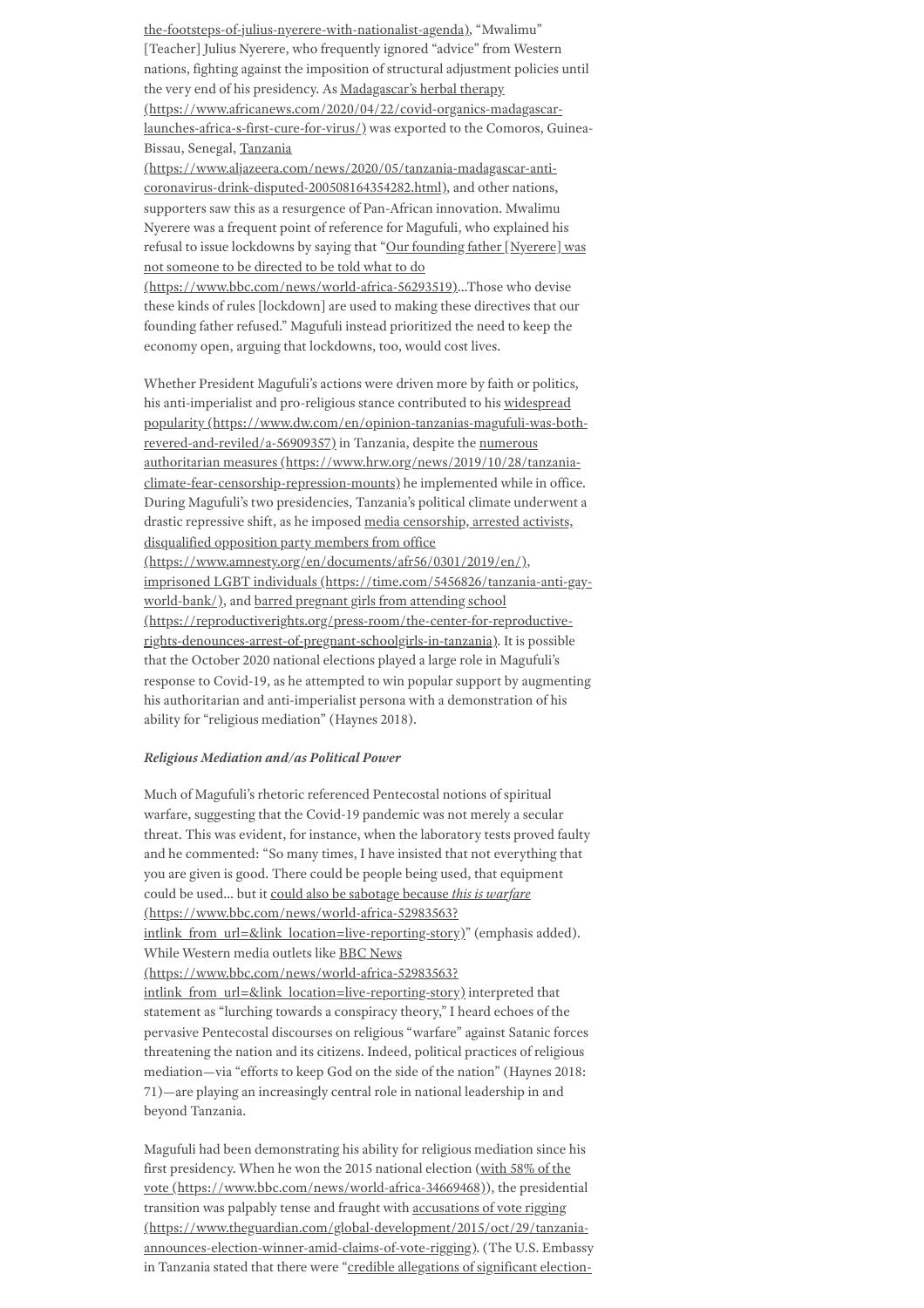related fraud and intimidation (https://www.reuters.com/article/uk[tanzania-election-idUKKBN27E39Q\)"\).](https://www.reuters.com/article/uk-tanzania-election-idUKKBN27E39Q) At that time, Prophet T. B. Joshua was invited to Tanzania as an honored guest of the state in order to facilitate reconciliatory talks (https://www.thecitizen.co.tz/tanzania/news/how[tanzanians-will-remember-nigerian-preacher-tb-joshua-3428466\)](https://www.thecitizen.co.tz/tanzania/news/how-tanzanians-will-remember-nigerian-preacher-tb-joshua-3428466) between incoming President Magufuli and the defeated opposition leader, Edward Lowassa (who had received 40% of the vote

[\(https://www.bbc.com/news/world-africa-34669468\)](https://www.bbc.com/news/world-africa-34669468)). Years earlier, both men had made pilgrimages to T. B. Joshua's church in Nigeria—Magufuli in 2011 and Lowassa in 2012

[\(https://www.thecitizen.co.tz/tanzania/news/how-tanzanians-will](https://www.thecitizen.co.tz/tanzania/news/how-tanzanians-will-remember-nigerian-preacher-tb-joshua-3428466)remember-nigerian-preacher-tb-joshua-3428466)—and both later referenced their relationship with the Prophet in order to gain political and social capital. Magufuli specifically claimed that T. B. Joshua had encouraged him to run for president. Later, after Magufuli's hospitalization in Germany in 2019, some even mused that the president was healed precisely because of this relationship with T. B. Joshua, noting that: "President Magufuli openly acknowledges Joshua's place in his life and leadership, even referring to him as a 'mentor.' [\(https://www.maravipost.com/tanzania-magufuli-and-the-tb](https://www.maravipost.com/tanzania-magufuli-and-the-tb-joshua-factor/)joshua-factor/)"

Meanwhile, T. B. Joshua led similar "peace-brokering missions [\(https://allafrica.com/stories/201911180011.html\)"](https://allafrica.com/stories/201911180011.html) from Liberia in 2000 to South Sudan in 2019 (https://www.icirnigeria.org/how-t-b-joshuasinfluence-rubbed-off-on-african-politics/), making him a prominent political (as well as religious) figure throughout much of the continent. He, in turn, was particularly deft at folding everyday occurrences and world-historical events into his sermons, using his prophesizing to position himself as a key player in a global, Manichean battle between forces of good and evil. For instance, in 2014, when a guesthouse at his church collapsed, killing over 100 pilgrims who had come to attend his services, T. B. Joshua declared that this was caused by ()nefarious forces seeking to assassinate him

[\(https://www.news24.com/news24/Archives/City-Press/Building-collapse](https://www.news24.com/news24/Archives/City-Press/Building-collapse-an-attack-on-TB-Joshua-church-20150429)an-attack-on-TB-Joshua-church-20150429). He pointed to recordings of a small plane flying over the guesthouse

[\(https://www.bellanaija.com/2014/09/see-photos-of-mysterious-aircraft](https://www.bellanaija.com/2014/09/see-photos-of-mysterious-aircraft-linked-to-synagogue-church-building-collapse/)linked-to-synagogue-church-building-collapse/) earlier that day, claiming that an "infrasonic weapon (https://www.news24.com/News24/Infrasonic[weapon-caused-TB-Joshua-church-collapse-academic-20150728\)"](https://www.news24.com/News24/Infrasonic-weapon-caused-TB-Joshua-church-collapse-academic-20150728) had been used to intentionally blow up the building.

### *Transnational Prophecy and Deliverance*

Temitope Balogun Joshua [\(https://en.wikipedia.org/wiki/T.\\_B.\\_Joshua\),](https://en.wikipedia.org/wiki/T._B._Joshua) or "T. B. Joshua," was a prominent and controversial Nigerian charismatic pastor [\(https://theconversation.com/tb-joshua-the-pentecostalist-televangelist](https://theconversation.com/tb-joshua-the-pentecostalist-televangelist-and-philanthropist-162297)and-philanthropist-162297) and televangelist who founded a Christian megachurch outside of Lagos. This church—named The Synagogue, Church of All Nations (SCOAN)—is part of a broader global Pentecostal and Charismatic movement, which is the fastest growing form of Christianity in the world (Anderson et. al 2010, Robbins 2004). Pentecostalism took hold in Africa during the 1980s and has since become widespread across the continent (Marshall 2009, Meyer 2004, Tazanu 2016, Tokunbo 2019). For my interlocutors, T. B. Joshua is a household name. During the years I have visited with local families in the Southern Highlands of Tanzania (2011 to 2018), T. B. Joshua's television station, ()Emmanuel TV [\(https://emmanuel.tv/\),](https://emmanuel.tv/) was frequently playing in the background. This is one of the world's largest Christian television networks with programming offered across Africa, North America, and Europe.

Aired across the world via Emmanuel TV were T. B. Joshua's many prophesies about catastrophic events to come. He claimed to have predicted tragedies around the globe, ranging from the crash of Malaysian Airlines flight MH17 [\(https://emmanuel.tv/content/malaysian-airlines-mh17-plane-crash-](https://emmanuel.tv/content/malaysian-airlines-mh17-plane-crash-prophecy-t-b-joshua/)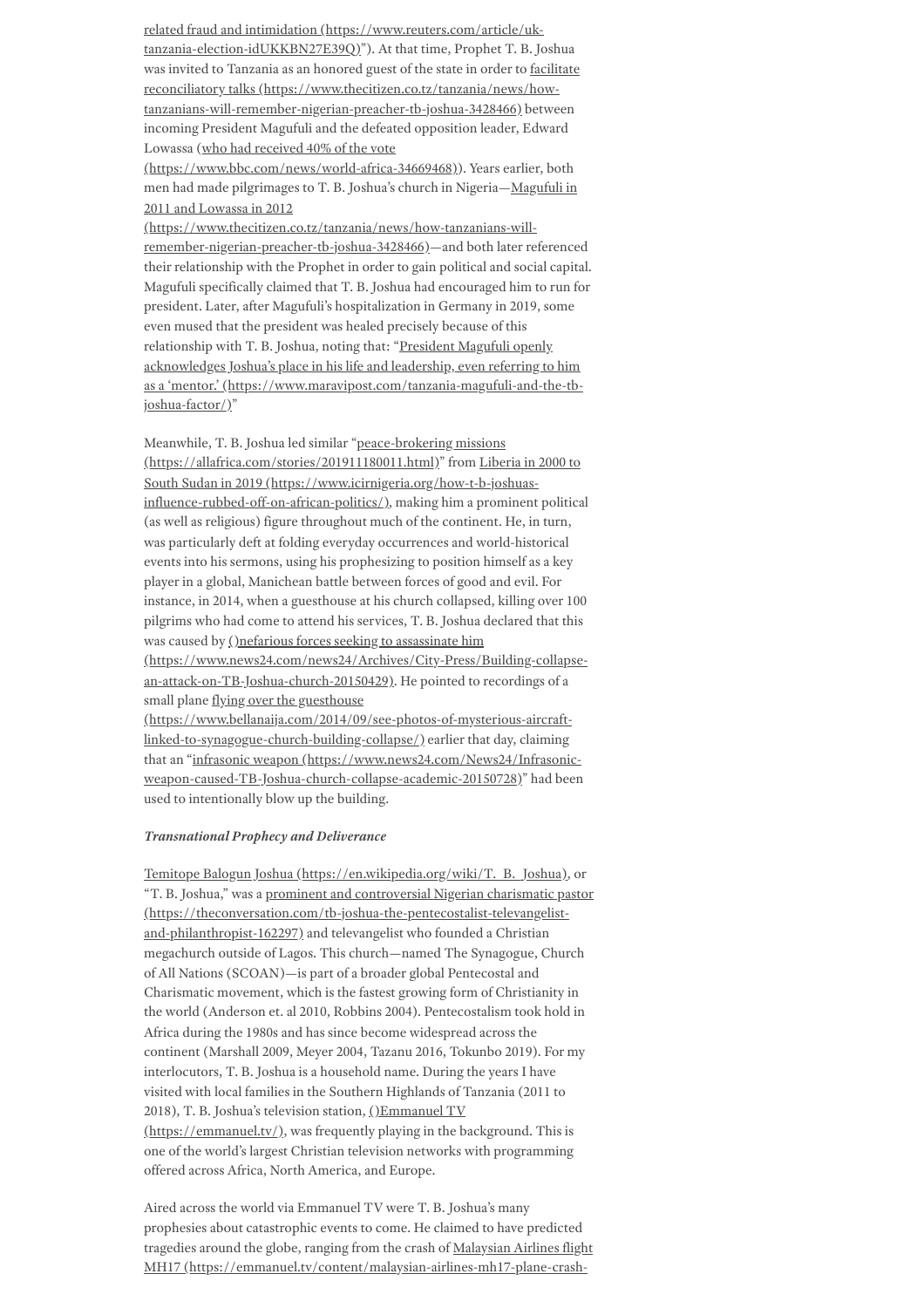[prophecy-t-b-joshua/\)](https://emmanuel.tv/content/malaysian-airlines-mh17-plane-crash-prophecy-t-b-joshua/) to the Boston marathon bombings [\(https://www.facebook.com/tbjministries/posts/international-prophecy](https://www.facebook.com/tbjministries/posts/international-prophecy-boston-marathon-explosionsthe-video-of-prophet-tb-joshuas/381102712010511/)boston-marathon-explosionsthe-video-of-prophet-tb-

joshuas/381102712010511/). On June 24, 2020, the T. B. Joshua Ministries Facebook page [\(https://www.facebook.com/tbjministries/\)](https://www.facebook.com/tbjministries/) (which has over 5 million followers) shared a post describing how T. B. Joshua had foreseen the Covid-19 pandemic and had warned since 2008 that a "crisis would bring the world to its knees in humility." In December 2019, T. B. Joshua predicted that this crisis would happen in 2020; that the "year 2020 will be a year of humility." This Facebook post goes on to note:

The Director of the US CDC (Centers for Disease Control and Prevention), Dr. Robert Redfield, has just released a statement concurring with the prophecy of 2020 from Prophet T. B. Joshua concerning humility. He made this statement as he testified before the US Senate Judiciary Committee. Don't forget the Director General of the World Health Organization, Dr. Tedros Ghebreysus, also gave the same statement about humility, as did Chief Justice John Roberts, of the US Supreme Court. This is what Prophet T. B. Joshua had warned the world about for over a decade.

*(T. B. Joshua Ministries 2020)*

Just 48 hours after this was posted, it had already generated 1,400 comments and 2,300 shares. As of November 2021, it now has 112,000 views and 13,000 likes. There are similar Facebook pages for the T. B. Joshua Ministries in several other languages, including Arabic, Spanish, French, Russian, German, Portuguese, Korean, and Hebrew.

Meanwhile, the SCOAN website [\(https://www.scoan.org/\)](https://www.scoan.org/) features a constantly updated list of testimonies from those who have been healed by pilgrimage to T. B. Joshua's church (SCOAN; see also T. B. Joshua 2009). As one of my Tanzanian interlocutors explained to me after returning from such a trip to Nigeria: "Some people are physically sick, but when they go to a hospital, they are told there is nothing there, that they are not sick. They are sick in another means." This "other means" refers to the power of darkness including witchcraft and spirit possession—for which only deliverance can provide a lasting cure (see Dilger 2007, Haynes 2017, Mohr 2012, Tokunbo 2019).

As I often witnessed during my fieldwork, Emmanuel TV viewers could also be delivered by touching the television screen at the Prophet's request, transforming the television itself into "an object with curative power" (Tazanu 2016: 45, see also Kwabena Asamoah-Gyadu 2012). Indeed, T. B. Joshua claimed to have cured people in Honduras of Covid-19 (https://www.timeslive.co.za/news/world/2020-08-04-watch--theres-no[vaccine-for-covid-19-but-tb-joshua-healed-patients-through-virtual-prayer/\)](https://www.timeslive.co.za/news/world/2020-08-04-watch--theres-no-vaccine-for-covid-19-but-tb-joshua-healed-patients-through-virtual-prayer/) through such virtual prayer. Emmanuel TV aired images of these patients vomiting, removing the noxious "toxins" from their bodies [\(https://www.citizen.co.za/news/news-eish/2334236/watch-tb-joshua](https://www.citizen.co.za/news/news-eish/2334236/watch-tb-joshua-prays-the-covid-19-away/)prays-the-covid-19-away/). One patient could be heard saying: "I passed out a lot of foul substance; that was the power of the prayer." For believers, Emmanuel TV thus acts as the "technological realization" (Meyer 2011: 34) of the Holy Spirit, literally bringing God closer to patients, enabling an experience of healing by divine presence. It also seeks to demonstrate the power of T. B. Joshua—and of a claim to Afrocentric spiritual prowess more generally—to heal people as far away as Honduras.

*Destabilizing Colonial Tropes of Africa*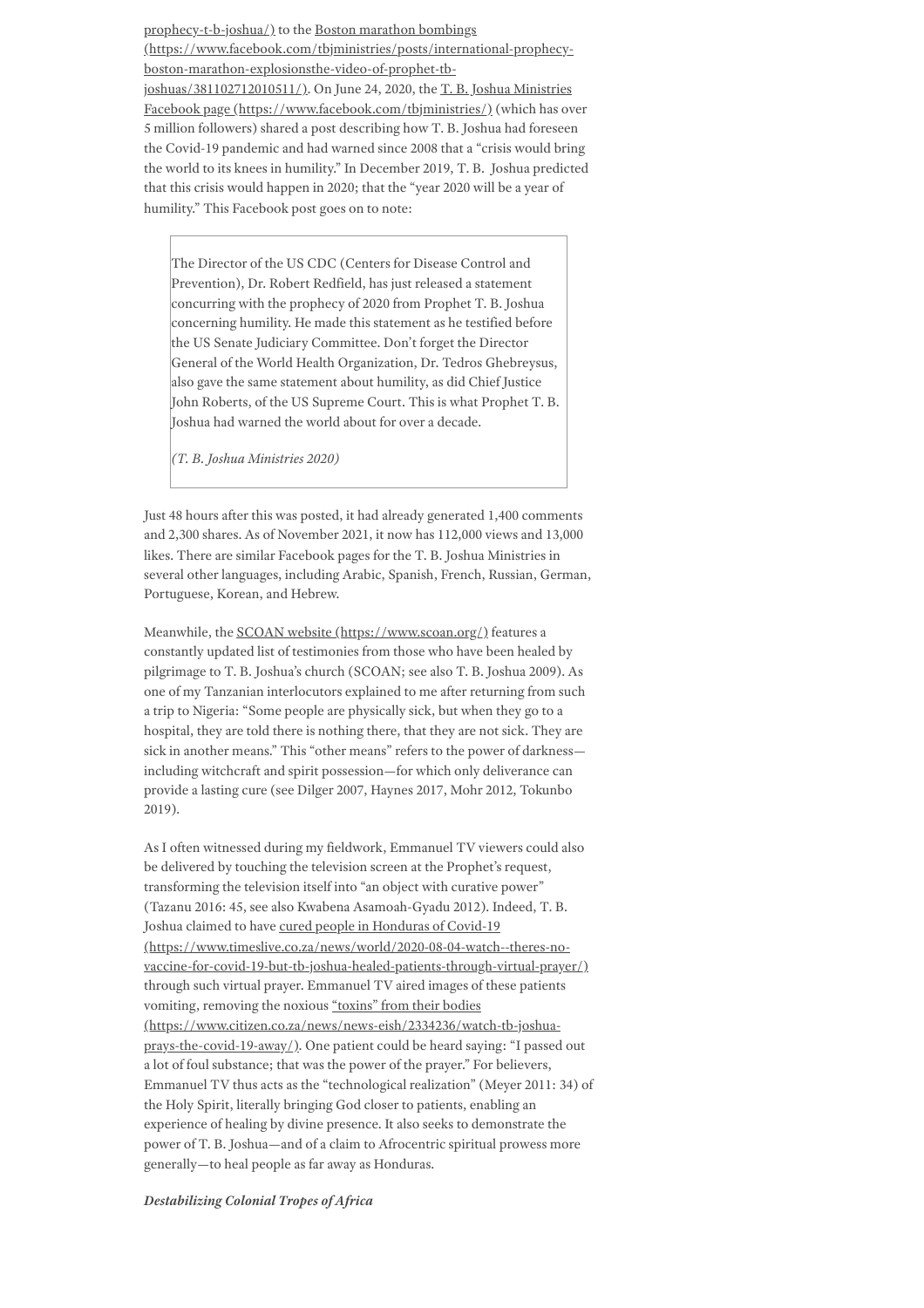While one could dismiss President Magufuli and Prophet T. B. Joshua's actions as irresponsible public health interventions and/or self-serving political maneuverings, such censure will not get us very far in understanding their widespread popularity in Africa. Rather, I argue, these two leaders were able to galvanize a repositioning of Africa within global power relations that brought the continent out of the "shadows" of global power (Ferguson 2006) and into the center of Pan-African and Pentecostal world-making. They contested Africa's marginalization by enacting the world otherwise, articulating Afrocentric forms of medical knowledge and spiritual prowess from herbal remedies to deliverance—as critical life-saving technologies *from and for* the Global South.

In so doing, both President Magufuli and Prophet T. B. Joshua profoundly destabilized colonialist tropes portraying the continent as a space of lack, crisis, and victimhood. Such tropes have been reinvigorated by global health predictions that Africa would be devastated [\(https://www.reuters.com/article/us-health-coronavirus-africa-un](https://www.reuters.com/article/us-health-coronavirus-africa-un-idUSKBN21Z1LW)idUSKBN21Z1LW) by the pandemic, "particularly susceptible [\(https://apnews.com/article/virus-outbreak-health-ap-top-news-london](https://apnews.com/article/virus-outbreak-health-ap-top-news-london-international-news-5facee56b507e5bedd30cc046ec8e330)international-news-5facee56b507e5bedd30cc046ec8e330)" to the virus, inept in its response [\(https://reliefweb.int/report/world/africa-will-be-hardest](https://reliefweb.int/report/world/africa-will-be-hardest-hit-pandemic-regional-experts-warn)[hit-pandemic-regional-experts-warn\),](https://www.youtube.com/watch?v=qSVse07y2O4) and dependent upon philanthropy from the Global North for survival (https://www.youtube.com/watch?  $v = qSVse07y2O4$ ). These predictions perpetuate the "African tragedy [\(https://africasacountry.com/2021/02/the-business-of-black-death\)"](https://africasacountry.com/2021/02/the-business-of-black-death) in global health—"the uncritical epistemic industry that has long produced knowledge of African development as a monolithic and primordial tragedy"

(Harper-Shipman and Bako 2021, Smith 2006).

Across diverse registers and geographic points of departure, each of the earlier pieces in our *Somatosphere* series have also contested such claims. Suglo and Sibiri (2021) debunk African tragedy narratives by showing how African nations have often responded more effectively [\(http://somatosphere.net/2021/contested-truths-ghana.html/\)](http://somatosphere.net/2021/contested-truths-ghana.html/) to Covid-19 than have many countries in the Global North. Meanwhile, Ng'weno (2021) probes the very practice of "predicting" across time and scale, arguing that "predictions, if made at all, cannot be abstracted, narrow, or universal [\(http://somatosphere.net/2021/covid-predictions-kenya-ngweno.html/\).](http://somatosphere.net/2021/covid-predictions-kenya-ngweno.html/)" Other authors in our series analyze how tropes of Africa's vulnerability obscure the *longue durée* of neo/colonial medical violence on the continent. These writers insist that vaccine hesitancy in Africa is a rational response to "grievous acts of racist human experimentation and medical coercion [\(http://somatosphere.net/2021/covid-19-vaccine-hesitancy-tanzania.html/\)](http://somatosphere.net/2021/covid-19-vaccine-hesitancy-tanzania.html/)" (Nyalile and Loo 2021) and the ensuing "failure of biomedicine's moral legitimacy [\(http://somatosphere.net/2021/vaccine-hesitancy-zambia-moral](http://somatosphere.net/2021/vaccine-hesitancy-zambia-moral-legitimacy.html/)legitimacy.html/)" (Haruyama 2021). A final set of pieces in our *Contested Truths*series asks us to think beyond colonial tropes by attending to the individual and collective agency [\(http://somatosphere.net/2021/contested](http://somatosphere.net/2021/contested-truth-covid19-africa-introduction.html/)truth-covid19-africa-introduction.html/) of African actors [\(http://somatosphere.net/2021/escaping-quarantine-uganda-covid](http://somatosphere.net/2021/escaping-quarantine-uganda-covid-spire.html/)spire.html/), where what might seem like "indifference" could actually be a form of resistance [\(http://somatosphere.net/2021/uganda-covid19](http://somatosphere.net/2021/uganda-covid19-government-protest.html/) government-protest.html/) to neoliberal and necropolitical state power [\(http://somatosphere.net/2021/peoples-war-uganda-covid-19.html/\)](http://somatosphere.net/2021/peoples-war-uganda-covid-19.html/) (Banjwa 2021, Katumusiime Mwine-Kyarimpa 2021, Spire Ssentongo 2021). It is from this perspective that we might also grasp the persuasiveness of the so-called "conspiracy theories" that followed in the wake of President Magufuli and Prophet T. B. Joshua's deaths.

# *Conclusion: "Cautionary Tales" and "Conspiracy Theories"*

As mentioned above, many accounts within and beyond Tanzania reveled in the possibility that Magufuli died of Covid-19 [\(https://www.reuters.com/article/fact-check-magufuli-covid-](https://www.reuters.com/article/fact-check-magufuli-covid-idUSL1N2M11DF)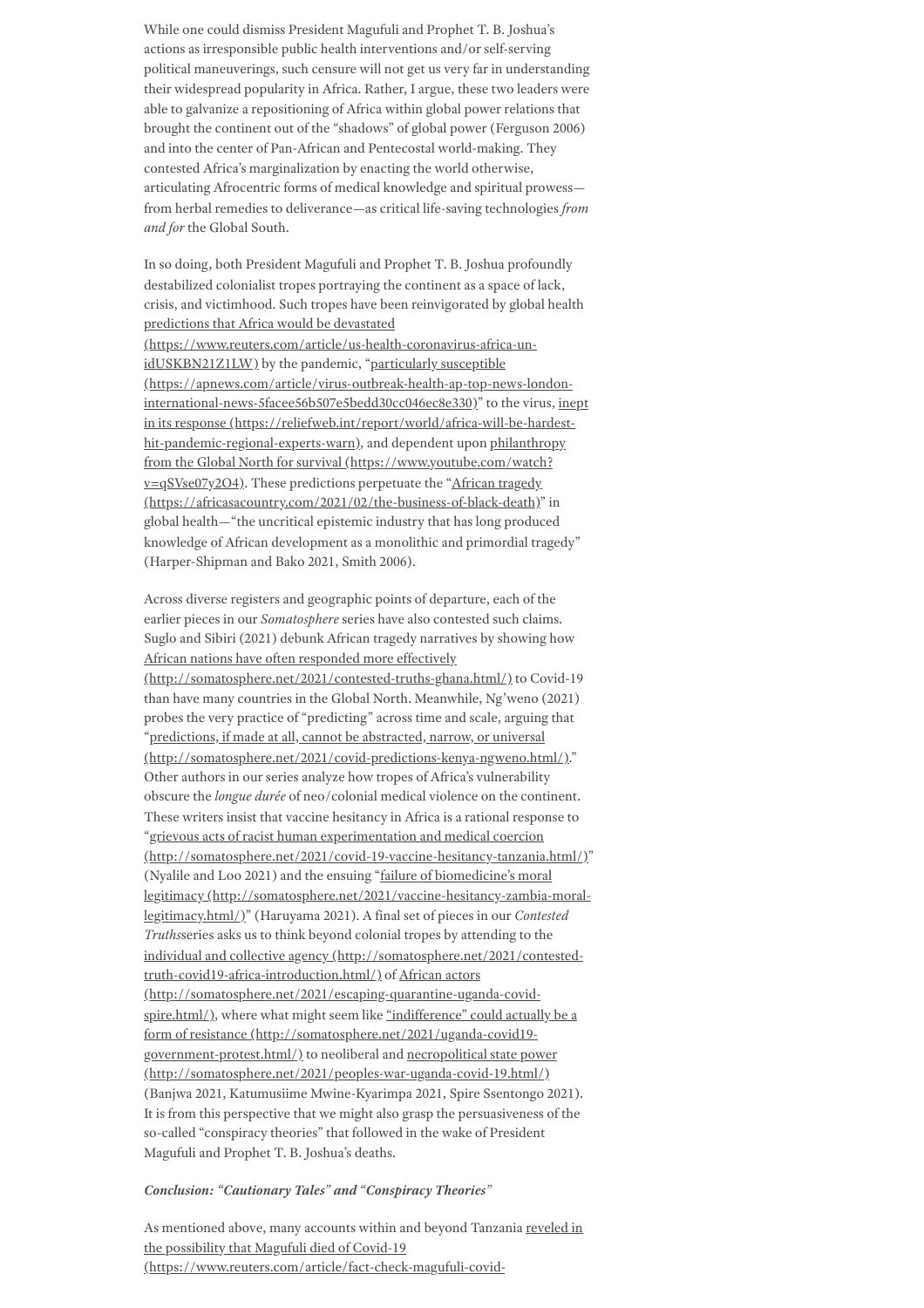[idUSL1N2M11DF\)](https://www.reuters.com/article/fact-check-magufuli-covid-idUSL1N2M11DF) as this would seem to prove the ineffectualness of his Covid-19 denialism, his anti-imperialist stance, *and* the promise of Pan-African solidary and self-sufficiency. For some in the Global North, his death offers reassurance that our philanthropy and global health interventions are needed. BBC News [\(https://www.bbc.com/news/world-africa-56412912\)](https://www.bbc.com/news/world-africa-56412912) ended a piece on his passing with the sentence: "It is an irony that the pandemic he strenuously denied has outlasted him, turning his once-heralded presidency into a cautionary tale for the region and the continent." While "cautionary tales" seek to make the workings of power transparent, "conspiracy theories," on the other hand, are "discourses of suspicion [that] generally assert—contra transparency claims—that power is inherently ambivalent and that it operates in ambiguous ways" (Sanders and West 2003: 12). Across Sub-Saharan Africa, just such a discourse of suspicion has been proliferating.

So-called "conspiracy theories" around T. B. Joshua's death insist upon a different truth; one in which (white) power is far from transparent in its machinations. Such accounts posit that the Prophet's sudden demise was in fact an assassination orchestrated in order to prevent a Black leader from acquiring too much authority or influence. These narratives recall the *longue durée* of African leaders being extinguished by Western powers [\(https://www.publicaffairsbooks.com/titles/susan-williams/white](https://www.publicaffairsbooks.com/titles/susan-williams/white-malice/9781541768284/)malice/9781541768284/), such as the CIA's role in the assassination of the Pan-Africanist Congolese Prime Minister Patrice Lumumba [\(https://africasacountry.com/2021/10/probing-the-depths-of-the-cias](https://africasacountry.com/2021/10/probing-the-depths-of-the-cias-misdeeds-in-africa)misdeeds-in-africa) (see Park 2021, Williams 2021). At first, news reports following T. B. Joshua's death claimed that the pastor had predicted his own death [\(https://www.africanews.com/2021/06/07/how-the-prominent](https://www.africanews.com/2021/06/07/how-the-prominent-nigerian-televangelist-tb-joshua-died/)nigerian-televangelist-tb-joshua-died/). Later, others claimed that T. B. Joshua's was not a natural death at all. For instance, a Ghanaian cleric, Bishop Sam Owusu of Pottersville Church International, gave a sermon that later went viral [\(https://www.vanguardngr.com/2021/08/video-tb-joshua-was](https://www.vanguardngr.com/2021/08/video-tb-joshua-was-killed-bishop-sam-owusu/)killed-bishop-sam-owusu/), in which he told his congregation that T. B. Joshua was killed by "conspirators." (https://dailypost.ng/2021/08/03/tb[joshua-was-killed-i-have-details-of-those-responsible-bishop-sam-owusu](https://dailypost.ng/2021/08/03/tb-joshua-was-killed-i-have-details-of-those-responsible-bishop-sam-owusu-video/)video/) Owusu directly links T. B. Joshua's death to global anti-Blackness and white supremacy:

"T. B. Joshua was killed, he didn't die. He was killed because, by history, there is no Black man of God in the world that on YouTube, his followers are more than a country… They killed T. B. Joshua because, in the history of the Black race, there is no Black man that is popular as compared to T. B. Joshua… By the history of mankind, there is no Black man in Africa who has properties, a school in Israel, a school, land and property in the Philippines… there is no Black man… T. B. Joshua didn't die, they calculated his death. What they used to kill him, I know and the person they sent, I saw."

*(Owusu, quoted in Opejobi 2021)*

Whether portrayed as "cautionary tales" or as trailblazing Black leaders, the lived consequences of Magufuli and T. B. Joshua's actions are still unfolding. Among their effects will be a multifarious range of material semiotic, embodied, political, spiritual, and social impacts. This includes both healing and sickness, deliverance and denial, anti-imperial aspiration and international condemnation, as well as the centralizing and decentralizing of power across multiple scales. Unfolding within even a single Covid-19 intervention are a multiplicity of divergent effects, which can include the buttressing of an increasingly authoritarian state and the mobilization of transnational African networks to challenge the hegemony of the Global North.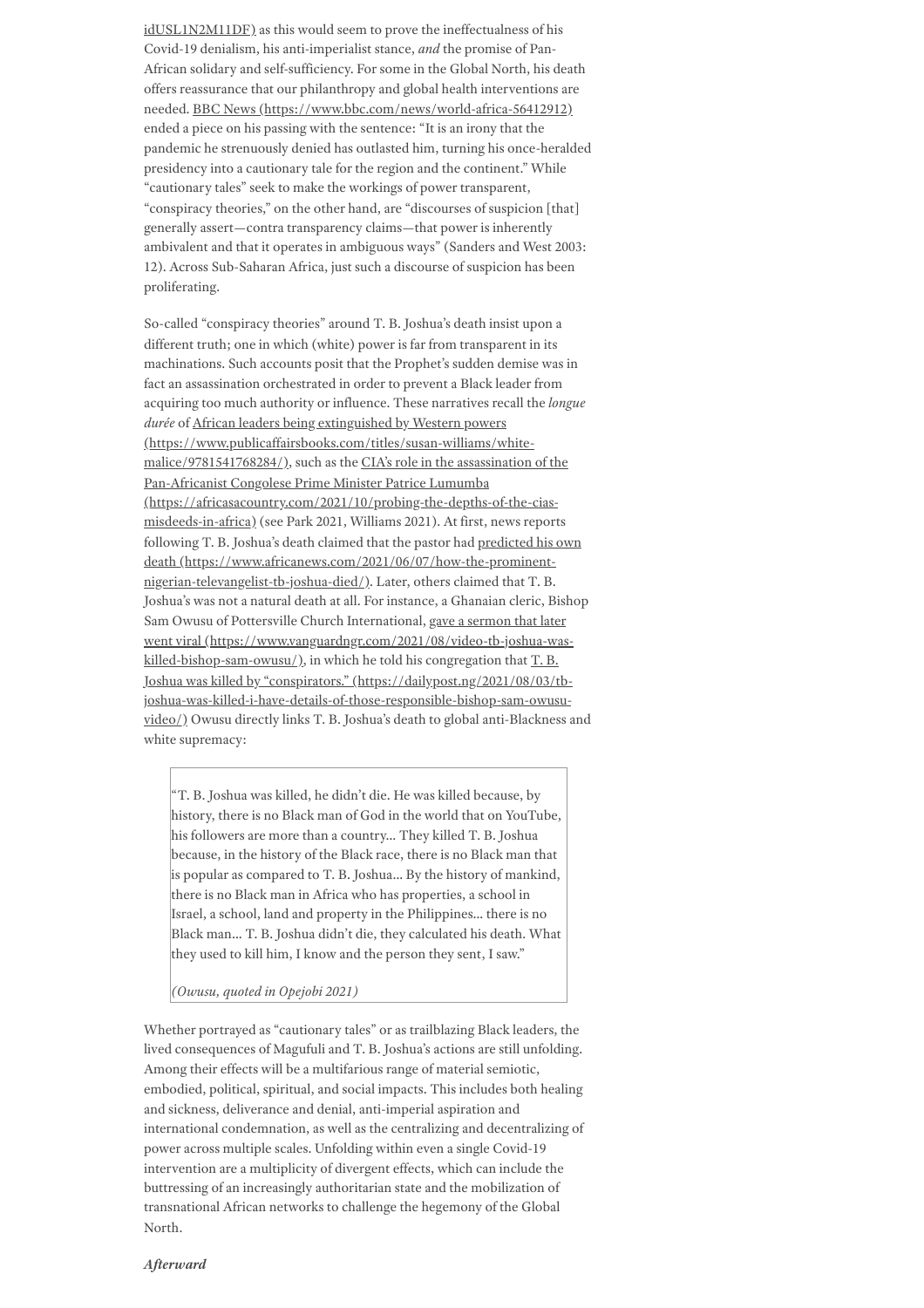Two days after Magufuli's death, Tanzania swore in a new president, the former Vice President, Samia Suluhu Hassan, who became the first female head of state in East Africa. Since coming into office, Suluhu has created a Covid-19 task force [\(https://www.aljazeera.com/news/2021/4/6/tanzanias](https://www.aljazeera.com/news/2021/4/6/tanzanias-new-president-says-not-proper-to-ignore-covid)new-president-says-not-proper-to-ignore-covid), resumed releasing Covid-19 data [\(https://www.voanews.com/africa/tanzania-publishes-first-covid-19](https://www.voanews.com/africa/tanzania-publishes-first-covid-19-data-over-year) data-over-year) for the first time in over a year, and implemented entry requirements [\(https://tz.usembassy.gov/health-alert-u-s-embassy-dar-es](https://tz.usembassy.gov/health-alert-u-s-embassy-dar-es-salaam-may-5-2021/)salaam-may-5-2021/), including mandatory testing. This marks a radical departure from her predecessor's orientation

[\(https://africasacountry.com/2021/04/exit-the-bulldozer-enter-mama](https://africasacountry.com/2021/04/exit-the-bulldozer-enter-mama-samia)samia) to the Covid-19 pandemic, highlighting the enormous diversity among African leaders' responses, within as well as between nations. I thus conclude our series on *Contested Truths over Covid-19 in Africa*

[\(http://somatosphere.net/2021/contested-truth-covid19-africa](http://somatosphere.net/2021/contested-truth-covid19-africa-introduction.html/)introduction.html/) with a call for attending to this multiplicity of Covid-19 responses and the various political, public health, and spiritual aspirations they serve in (and beyond) Africa.

*Laura A. Meek* [\(https://chm.hku.hk/dr\\_laura\\_meek.html\)](https://chm.hku.hk/dr_laura_meek.html) *is an Assistant Professor in the Centre for the Humanities and Medicine at the University of Hong Kong. She is a medical anthropologist who researches counterfeit pharmaceuticals, fugitive science, and the political economy of healing in Tanzania. Her current book manuscript,* Pharmaceuticals in Divergence*, approaches everyday experiments with pharmaceuticals as evidence of both radical uncertainty and world-making innovation in Africa.*

## **Works Cited**

Anderson, Allan, Michael Bergunder, Andre F. Droogers, and Cornelis van der Laan, Eds (). 2010. *Studying Global Pentecostalism: Theories and Methods.* Oakland, CA: University of California Press.

Banjwa, Adventino. 2021. "When 'A People's War' Turns Against Them: Reflections on Uganda's 'War of the *Wananchi*' Against Covid-19." *Somatosphere,* Contested Truths Series, March 29, 2021. http://somatosphere.net/2021/peoples-war-uganda-covid-19.html/.

Chakrabarty, Dipesh. 2008. *Provincializing Europe: Postcolonial Thought and Historical Dif erence*. Princeton, NJ: Princeton University Press.

Dilger, Hansjörg. 2007. "Healing the Wounds of Modernity: Salvation, Community and Care in a Neo-Pentecostal Church in Dar es Salaam, Tanzania." *Journal of Religion in Africa* 37: 59-83.

Engelke, Matthew. 2014. "Christianity and the Anthropology of Secular Humanism." *Current Anthropology* 55(Supplement 10): S292-S301.

Fabian, Johannes. 1983. *Time and the Other: How Anthropology Makes Its Object.* New York, NY: Columbia University Press.

Ferguson, James. 2006. *Global Shadows: Africa in the Neoliberal World Order.* Durham, NC: Duke University Press.

Harper-Shipman, T. D., and Kim Bako. 2021. "The Business of Black Death." *Africa Is a Country*, February 5, 2021. https://africasacountry.com/2021/02/the-business-of-black-death.

Haruyama, Justin. 2021. "'The Truth Is Not Known': Covid-19 Vaccine Hesitancy as a Failure of Biomedicine's Moral Legitimacy in Zambia." *Somatosphere,* Contested Truths Series,August 20, 2021. http://somatosphere.net/2021/vaccine-hesitancy-zambia-morallegitimacy.html/.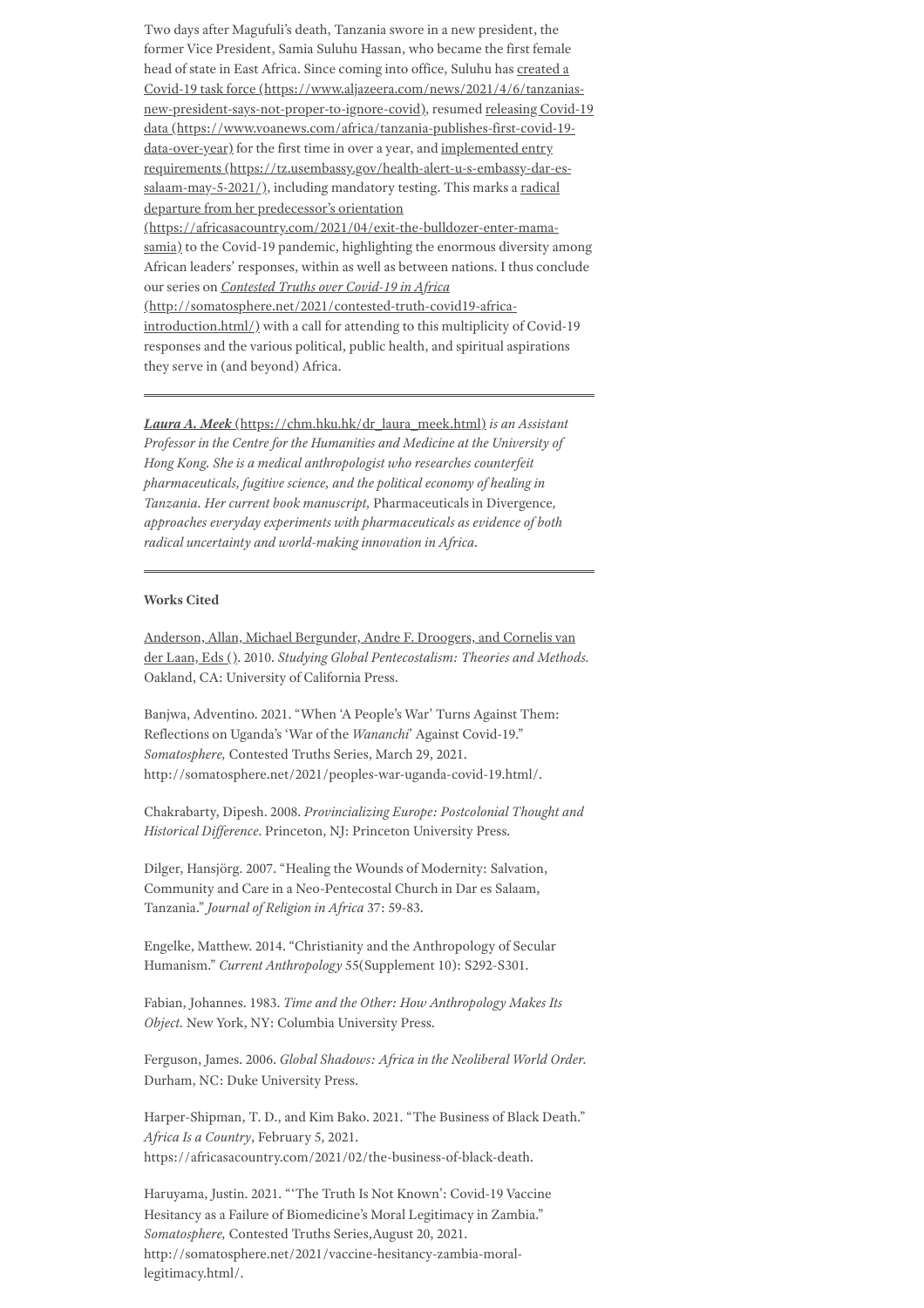Haynes, Naomi. 2017. *Moving by the Spirit: Pentecostal Social Life on the Zambian Copperbelt.* Oakland, CA: University of California Press.

Haynes, Naomi. 2018. "Why Can't a Pastor Be President of a 'Christian Nation'? Pentecostal Politics as Religious Mediation." *Political and Legal Anthropology Review* 41(1): 60-74.

Katumusiime Mwine-Kyarimpa, Jacob. 2021. "The Logic of Contesting States During a Crisis: Revelations from Uganda's Covid-19 Fight." *Somatosphere,* Contested Truths Series, May 26, 2021. http://somatosphere.net/2021/uganda-covid19-government-protest.html/.

Keane, Webb. 2007. *Christian Moderns: Freedom and Fetish in the Mission Encounter*. Berkeley, CA: University of California Press.

Kwabena Asamoah-Gyadu, J. 2012. "Hearing, Viewing, and Touched by the Spirit: Televangelism in Contemporary African Christianity." In *Global and Local Televangelism*, edited by Pradip Ninan Thomas and Philip Lee, Pp. 126- 145. London: Palgrave Macmillan. ()

Langwick, Stacey. 2010. "From Non-Aligned Medicines to Market-Based Herbals: China's Relationship to the Shifting Politics of Traditional Medicine in Tanzania." *Medical Anthropology* 29(1): 1-29.

Lee, Jia Hui, Laura A. Meek, and Jacob Katumusiime Mwine-Kyarimpa. 2021. "Contested Truths over Covid-19 in Africa: Introduction." *Somatosphere,* Contested Truths Series,March 17, 2021. http://somatosphere.net/2021/contested-truth-covid19-africaintroduction.html/.

Marshall (), Ruth. 2009. *Political Spiritualities: The Pentecostal Revolution in Nigeria*. Chicago, IL: University of Chicago Press.

Meyer, Birgit. 2004 (). "Christianity in Africa: From African Independent to Pentecostal-Charismatic Churches." *Annual Review of Anthropology* 33: 447- 474.

Meyer, Birgit. 2011. "Mediation and Immediacy: Sensational Forms, Semiotic Ideologies, and the Question of the Medium." *Social Anthropology* 19(1): 23– 39.

Mohr, Adam. 2012. "School of Deliverance: Healing, Exorcism, and Male Spirit Possession in the Ghanaian Presbyterian Diaspora." In *Medicine, Mobility, and Power in Global Africa,* edited by Hansjörg Dilger, Abdoulaye Kane, and Stacey Langwick, Pp. 241-268. Bloomington, IN: Indiana University Press.

Ng'weno, Bettina. 2021. "Predicting Across Time and Space." *Somatosphere,* Contested Truths Series,June 10, 2021. http://somatosphere.net/2021/covidpredictions-kenya-ngweno.html/.

Nyalile, Tom, and Leanne Loo. 2021. "Situating Covid-19 Vaccine Hesitancy in Tanzania." *Somatosphere,* Contested Truths Series, April 29, 2021. http://somatosphere.net/2021/covid-19-vaccine-hesitancy-tanzania.html/.

Opejobi, Seun. 2021. "TB Joshua Was Killed, I Have Details of Those Responsible—Bishop Sam Owusu." *Daily Post,* August 3, 2021. https://dailypost.ng/2021/08/03/tb-joshua-was-killed-i-have-details-ofthose-responsible-bishop-sam-owusu-video/.

Park, Alex. 2021. "Probing the Depths of the CIA's Misdeeds in Africa." *Africa Is a Country,* October 15, 2021. https://africasacountry.com/2021/10/probing-the-depths-of-the-ciasmisdeeds-in-africa.